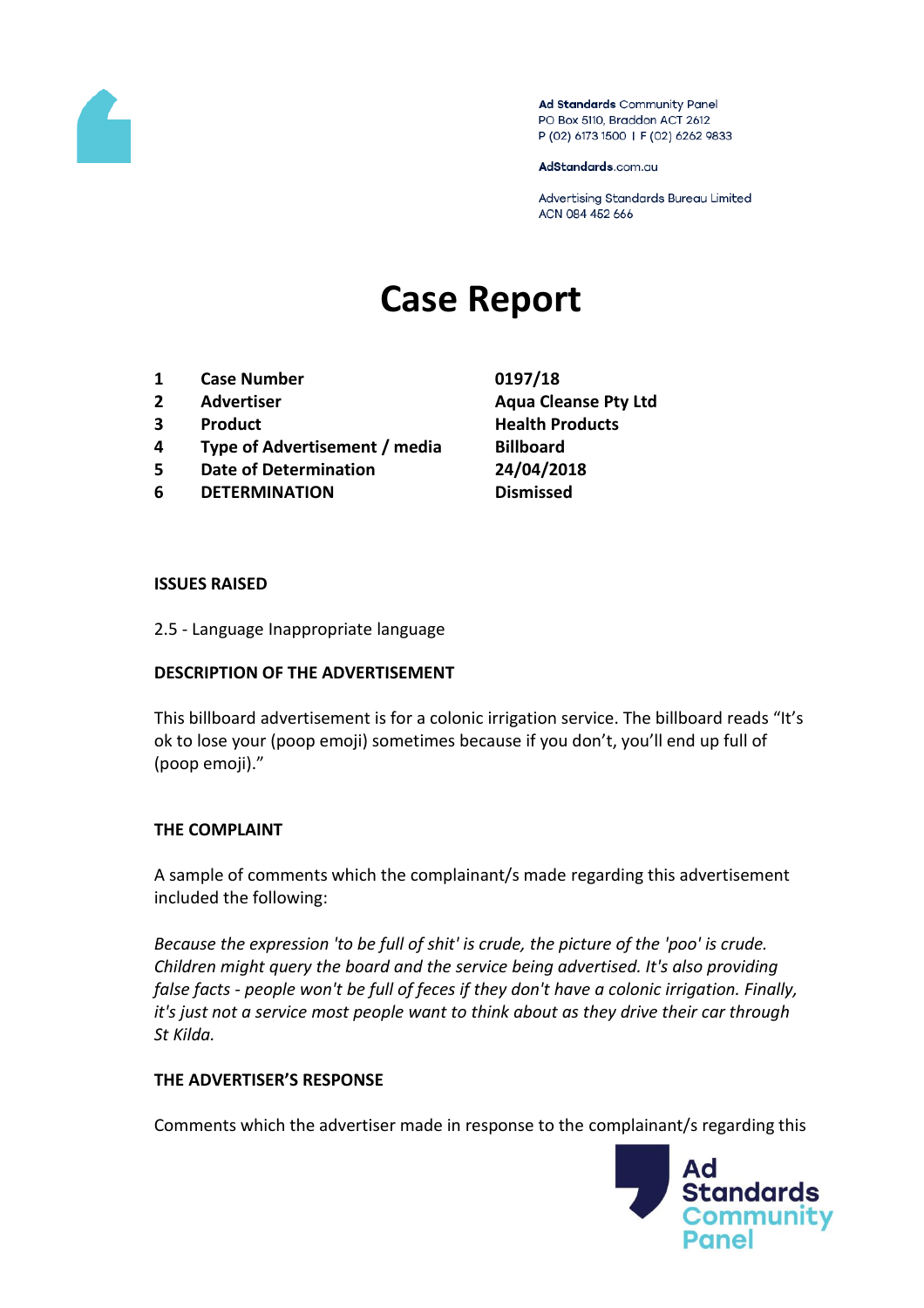

advertisement include the following:

*Advertiser response to follow as supps.*

## **THE DETERMINATION**

The Ad Standards Community Panel (the "Panel") considered whether this advertisement breaches Section 2 of the Advertiser Code of Ethics (the "Code").

The Panel noted the complainant's concern about the use of offensive language and the medium in which it was displayed.

The Panel noted it had considered a previous version of this advertisement in case 0325/17 where the Panel upheld complaints about the advertisement.

The Panel reviewed the advertisement and noted the advertiser did not respond.

The Panel considered whether the advertisement was in breach of Section 2.5 of the Code. Section 2.5 of the Code states: "Advertising or Marketing Communications shall only use language which is appropriate in the circumstances (including appropriate for the relevant audience and medium). Strong or obscene language shall be avoided".

The Panel noted that this billboard advertisement is for a colonic irrigation service. The billboard reads "It's ok to lose your (poop emoji) sometimes because if you don't, you'll end up full of (poop emoji)."

The Panel noted the complainant's concern that the advertisement features crude language which is not appropriate for public display, and that the service being offered is distasteful.

The Panel noted the complainant's concern that the advertisement's subject matter, and visuals, are distasteful and not appropriate for a billboard advertisement. The Panel noted that advertisers are free to use whatever images and phrases they wish in an advertisement provided that such images or phrases do not breach a section of the Code. The Panel considered that the issue of taste falls outside of the Code therefore the Panel cannot consider this aspect of the complaints when making its determination.

The Panel noted that it had considered a previous version of this advertisement in case 0357/17 in which"

"In the Panel's view the actual meaning of the words themselves are relevant to the service advertised, however in the Panel's view the phrases "full of shit and "lose your shit" have, a mildly aggressive reference and that in the context of a billboard for colon health the advertisement is not appropriate in this context particularly on a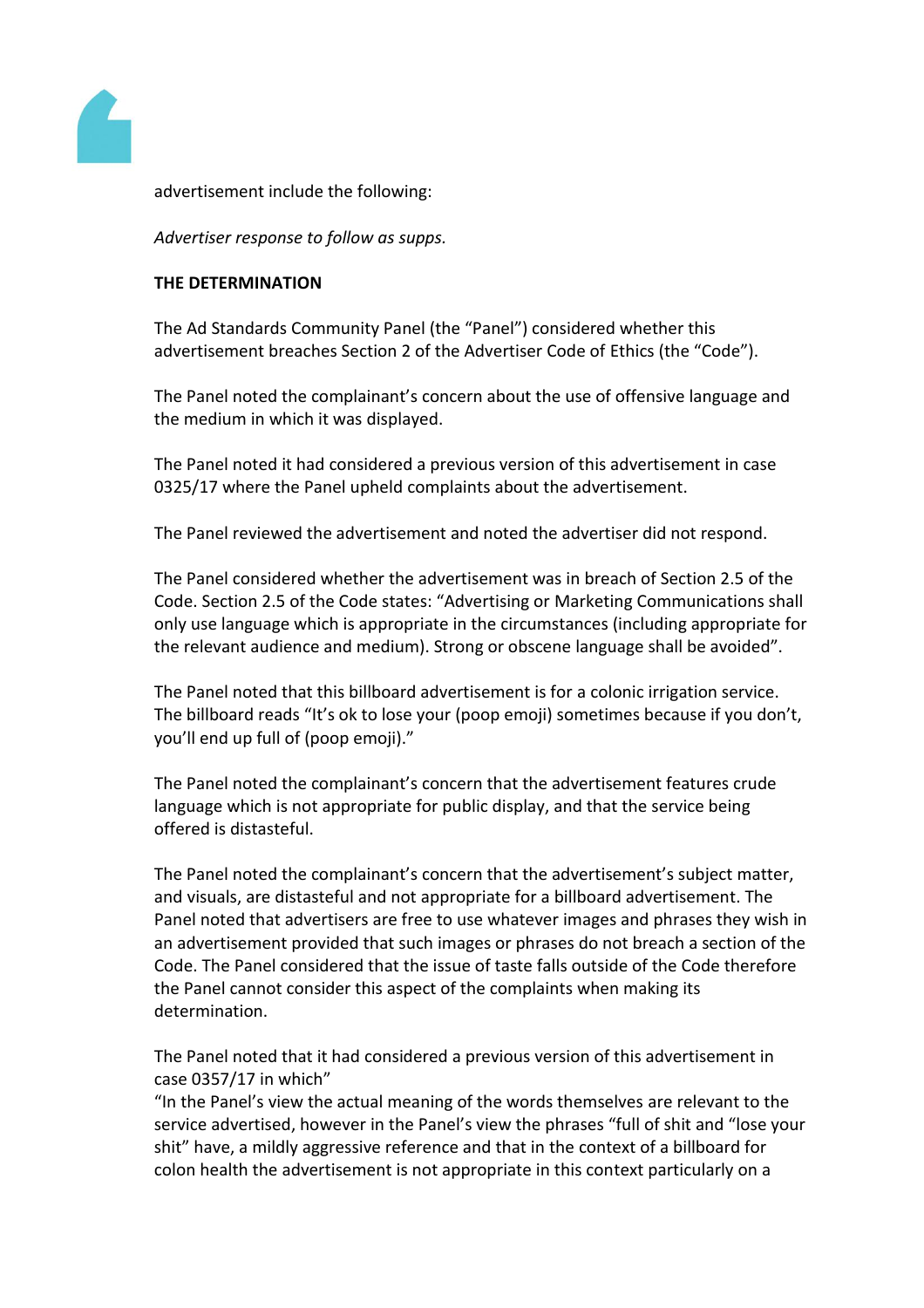

billboard that would be visible to a broad audience including children."

The Panel noted that in the revised advertisement the word 'shit' has been replaced with the poo emoji. The Panel considered that this emoji is colloquially known as the 'poop emoji' and its official name is 'pile of poo'. The Panel noted that the word 'poo' is not offensive or explicit and does not have the same aggressive reference as 'shit'. The Panel noted that 'poo' is used commonly by the broader community, particularly those with children.

The Panel considered that the advertisement did not contain strong or obscene language and did not breach Section 2.5 of the Code.

Finding that the advertisement did not breach the Code on other grounds, the Panel dismissed the complaint.